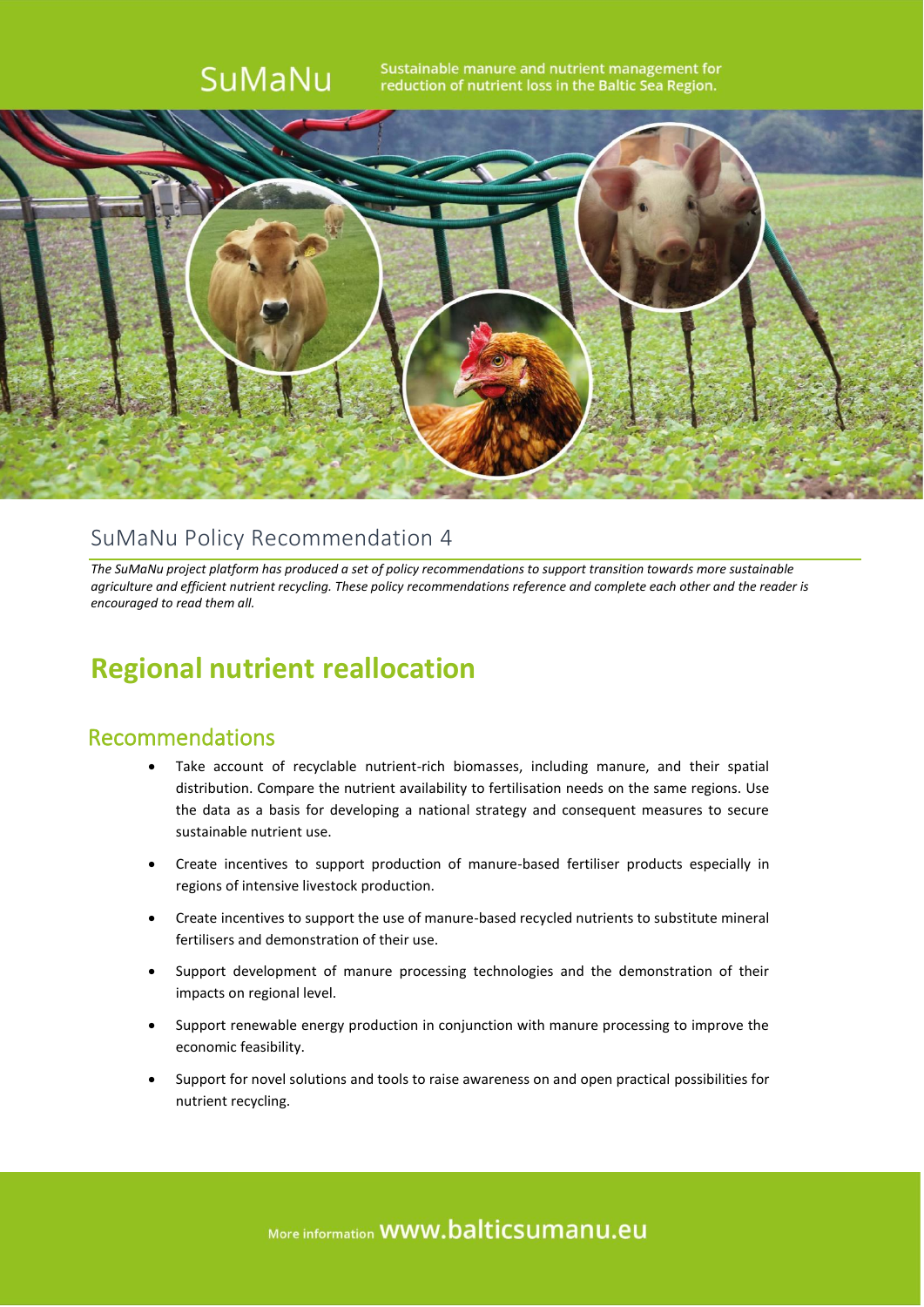#### **Background**

This policy recommendation focuses on regional nutrient reallocation to balance the supply and the demand for manure nutrients between countryspecific regions.

Nutrient reallocation can offer a solution for areas of high livestock density and high supply of manure nutrients. Instead of trying to reallocate existing farm structures and animals, part of the manure nutrients could be reallocated from one region to another. In such cases especially manure phosphorus may exceed the need of regional crop production and should partly be reallocated, i.e. processed to be transported to other regions in demand of manure nutrients. Nutrient recycling would also reduce the need for mineral fertilisers and the environmental impact related to their production and use.

Manure processing in large, centralised scale is more cost-efficient than farm-scale processing and enables production of more refined fertiliser products. Still, similar solutions may also be used with simpler technologies and shorter distances to solve farm-scale oversupply of nutrients.

Large-scale processing plants enable production of manure-based, concentrated, and transportable recycled fertiliser products. It is one viable alternative to ensure sustainable reuse of manure nutrients, and therefore, improve water quality and enhance soil fertility. Different technologies can be used alone or as a processing chain to modify manure. They often also enable separation of nitrogen and phosphorus into different products.

To acknowledge the need for regional nutrient reallocation, regional information on the availability of manure (and other recyclable biomasses) and recyclable nutrients, actual crop nutrient needs and nutrient reservoir already in the field soils should be accounted for. This information is essential for planning and implementing sustainable nutrient reuse.

The goals and objectives of regional reallocation should be formulated into a clear strategy and measures to implement it. This could, in addition to reducing environmental pressures in/from a given region, be linked to broader and more general objectives to boost bioeconomy, to reduce dependency on imported mineral fertilisers (circular economy, self-sufficiency) and to support R&D, business innovations and pilots based on scientific expertise or industrial activity. Nutrient reallocation may also be connected to renewable energy production, depending on the technologies used.

An example of nutrient reallocation (adapted from Luostarinen et al. 201[9 http://urn.fi/URN:ISBN:978-](http://urn.fi/URN:ISBN:978-952-453-941-8) [952-453-941-8](http://urn.fi/URN:ISBN:978-952-453-941-8) in Finnish).



#### Recommendations in more detail

**1. Take account of recyclable nutrient-rich biomasses, including manure, and their spatial distribution. Compare the nutrient availability to fertilisation needs on the same regions. Use the data as a basis for developing a national strategy and consequent measures to secure sustainable nutrient use.**

To enable planning and implementation of countryand region-specific sustainable nutrient recycling measures, the status of which biomasses are produced and where, and what is the regional demand for nutrient needed should be known. It enables to see whether nutrient reallocation between regions is needed to use the nutrients sustainably. Usually,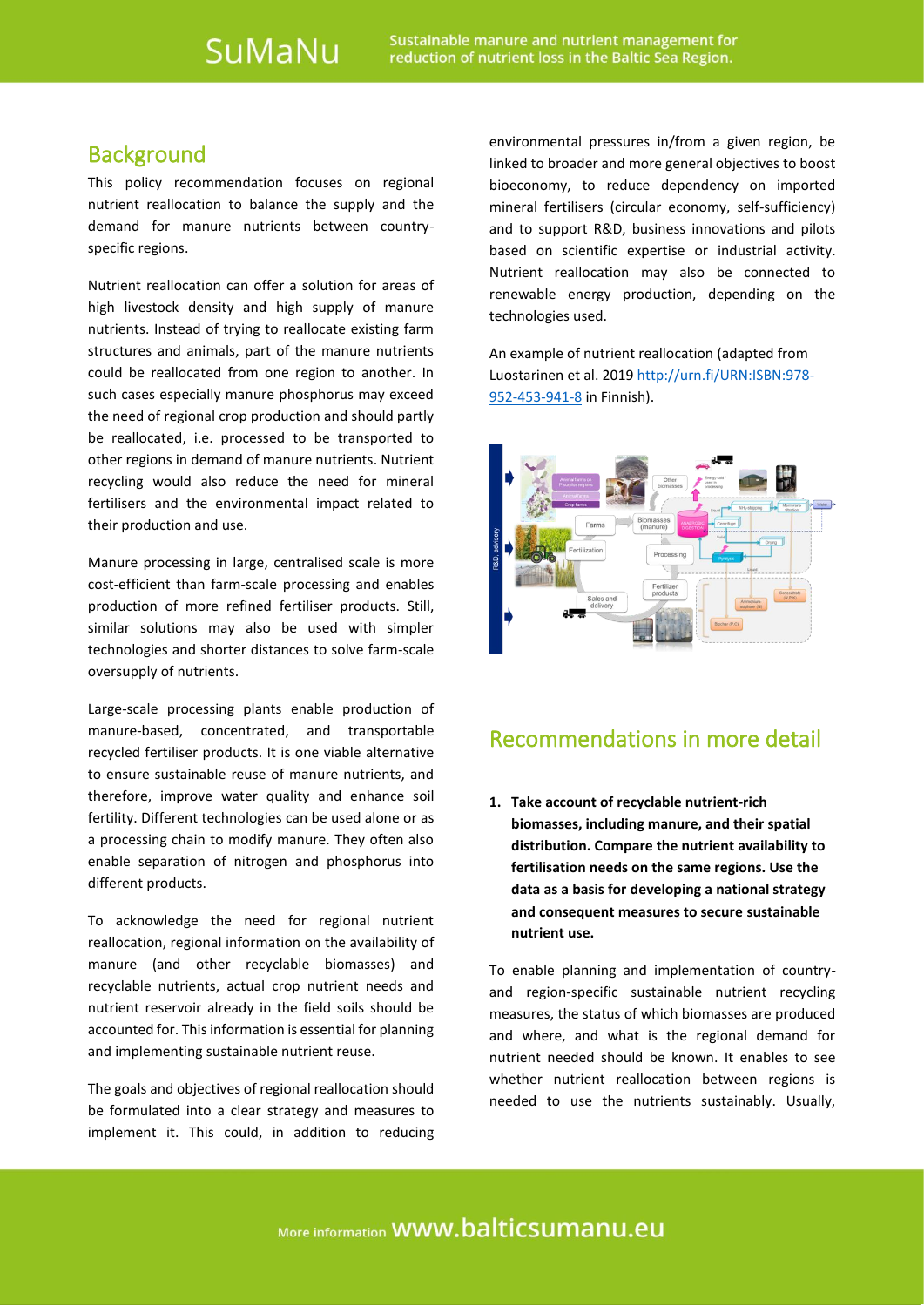## SuMaNu

manure is the most important of the recyclable biomasses.

#### **2. Create incentives to support production of manure-based fertiliser products especially in regions of intensive livestock production.**

Investment subsidies for large-scale manure processing should be available to create "regional nutrient redistribution centres". Such plants could process manure from several farms into concentrated fertiliser products to be transported over longer distances to regions in demand of nutrients.

To ensure minimal emissions, emission-reducing practices should be required in all processing steps and during end-use. These could include e.g. covered storages, proper fertilisation planning and spreading choices with reduced emissions (see: Policy Recommendations 1–3). Preconditions should also be placed to ensure safety of the manure-based fertiliser products (see Policy Recommendation 5).

Investments in manure processing could also be deployed to smaller-scale solutions enabling improved nutrient use within regions and between farms. This could include e.g. mechanical separation of slurry. Further processing into more concentrated fractions, though, is usually economically viable only on larger scale.

Logistical costs of large-scale processing (biomasses to plant, end-products to users) may be significant and require compensation, especially while the market for recycled fertiliser products is still developing and practices and services for their use becoming available. The support should be available only for verified sustainable use of the end-products and it may only be needed for a shorter period.

**3. Create incentives to support the use of manurebased recycled nutrients to substitute mineral fertilisers and demonstration of their use.**

Direct support for the use of recycled nutrients should be made available to make them a viable alternative to mineral nutrients for farmers. The support could possibly be built into the CAP. The steering mechanisms should be sensitive and adapted for different manure types and different recycled fertiliser products, possibly with regional specifications, due to their different characteristics.

This could also mean different support to compensate for potentially increased field application costs due to the need of investing into specialised equipment or using contracting services for different types of manures or fertiliser products.<sup>1</sup> Investment support for farm structures, such as storages, should also be available. Support for businesses in contracting services specialised in recycled nutrients should also be considered.

Demonstration of using manure-based fertiliser products should be promoted to show farmers how the manure-based recycled nutrients work as fertilisers and how they should be handled in practice. Their quality and impacts must be known well to make them feasible options for existing fertiliser products. This also supports market development.

**4. Support development of manure processing technologies and the demonstration of their impacts on regional level.**

Technology development and demonstrations of manure processing technologies should be supported. There are still development needs for technologies to be used on different scales, including their applicability and technical feasibility. Practical demonstrations are also needed to spread the best practices. Also, the impact of manure processing on practical nutrient recycling on different scales, especially the regional scale, should be demonstrated.

<sup>1</sup> Natural Resources Institute Finland (Luke): Guide on the use of recycled fertiliser products [\(http://urn.fi/URN:ISBN:978-952-326-](http://urn.fi/URN:ISBN:978-952-326-759-6) [759-6,](http://urn.fi/URN:ISBN:978-952-326-759-6) in Finnish).